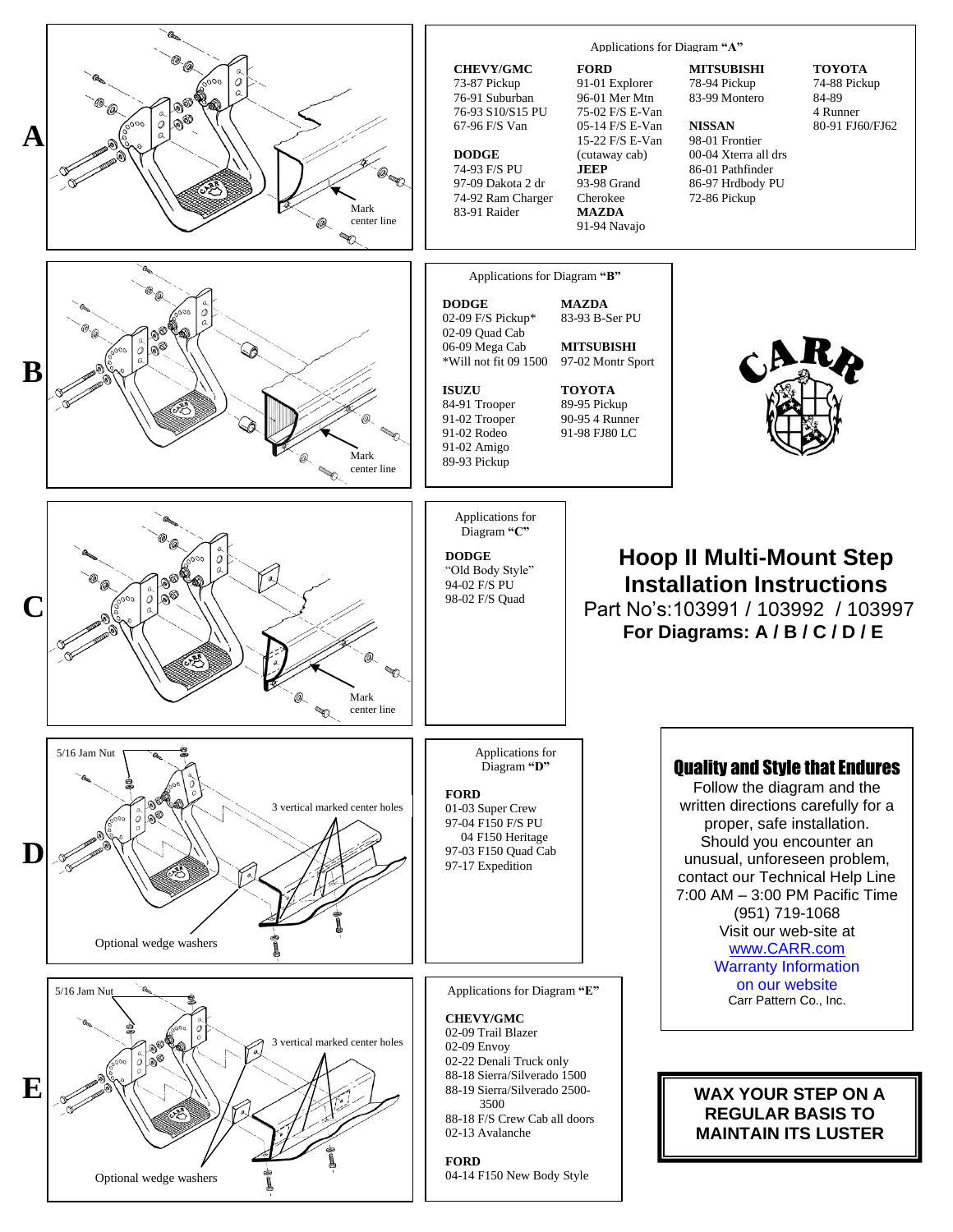# **Hoop II Multi-Mount Step Installation Instructions**  Part No's:103991 / 103992 / 103997 **For Diagrams: A / B / C / D / E**

#### **WARNINGS!**

- Do not over tighten the nuts and bolts or damage to the castings and or stripping of the threads could result.
- FOR SAFE AND PROPER USAGE OF THIS PRODUCT, THE MOUNTING INSTRUCTIONS MUST BE FOLLOWED CAREFULLY AND COMPLETELY.
- The manufacturer and distributor of this product are in no way responsible for the consumer's failure to adhere to the warnings and directions of these instructions in the event of damage to the consumer's vehicle, other properties and or personal injury.

**MATERIALS NEEDED:** Drill Motor, 5/16" drill bit, ¼" drill bit, 1/8" drill bit, pencil, Phillips screw driver, center punch, two  $\frac{1}{2}$ " wrenches, two  $\frac{7}{16}$ " wrenches and silicone.

**MATERIAL FURNISHED:** Two step casting, four steel mounting brackets, instruction page and two hardware packs **(Important! Not all of the parts in these hardware packs may be needed for proper installation).**

- 1. **DIAGRAMS A, B, C, D, E:** These steps mount to an extremely strong part of your vehicle, the back side of its rocker panels. For the proper position of the step, the front edge of the seat while in normal driving position should be in line with the center of the step. For personal preference or to avoid any obstruction that may be on the backside of the rocker panel, the step can be moved towards the front or the rear of the vehicle.
- 2. Assemble the steel mounting brackets to the step as shown in the drawing, but only hand tighten.<br>3. When positioning the assembled step against the back side of the rocker panel, be sure to avoid a
- When positioning the assembled step against the back side of the rocker panel, be sure to avoid all bumps and screws to ensure that the step is against a flat surface. Take a pencil and mark a vertical line that lines up with the front edge of the seat, on the outside painted surface of the pinch weld. (See diagram). Disassemble the brackets from the step.
- 4. Measure 4 1/8" on each side of the marked vertical line and mark two more lines on that same surface. The dimension between the two outside marked lines should be 8 ¼".
- 5. Measure 3/8" from the edge of the pinch weld where you marked the other vertical lines and mark two horizontal lines, creating a cross hair. NOTE: DOUBLE CHECK DIMENSIONS BEFORE DRILLING! (Warning: when drilling holes leave at least 1/8" of metal between the hole and the edge of the pinch weld).
- 6. Take a center punch and punch the center where the two sets of lines cross.<br> **DIAGRAM B:** Drill the holes up against the bend of the rocker panel and t
- 7. **DIAGRAM B:** Drill the holes up against the bend of the rocker panel and the pinch weld.<br>8. Take a 1/8" drill bit and drill out the centered punched holes.
- Take a 1/8" drill bit and drill out the centered punched holes.
- 9. Enlarge the  $1/8$ " hole with a  $5/16$ " drill bit.<br>10. After drilling make sure that all the burrs and
- 
- 10. After drilling make sure that all the burrs are removed.<br>11. Place the steel mounting brackets on the vehicle where 11. Place the steel mounting brackets on the vehicle where the two holes are drilled. **DIAGRAM B:** Be sure to install the tubes.
- 12. **DIAGRAMS A, D, E:** Use the 5/16" x 5/8" hex bolts (**DIAGRAM B:** uses the 5/16" x 1 ¾" hex bolts) with the 5/16" hex nuts and 5/16" washers to securely tighten the steel mounting brackets on the vehicle. If the 5/16" flat washers do not fit on the pinch weld due to interference don't use them.
- 13. **DIAGRAM C:** Use the 5/16" x 5/8" hex bolts with the 5/16" hex nuts and 5/16" washers and **only hand tighten** the steel mounting brackets to the vehicle.
- 14. **DIAGRAMS A, B, D, E:** Using the top ¼" hole at the top of each steel mounting bracket, take a 1/8" drill bit and drill holes into the body metal. Take the 5/8" long sheet metal screws provided and securely tighten. (Drilling at an angle may be necessary due to interference or for proper alignment). Place the step into the steel mounting brackets and securely tighten. **DIAGRAM D ONLY:** Ford application will need the front steel mounting bracket to be pivoted back to properly fit.
- 15. **DIAGRAM C:** Place the step into the steel mounting brackets and securely tighten. Insert the wedge washers between the back side of the rocker panel and the steel mounting brackets far enough so that the step will be level. While holding the step in the level position, use the top ¼" holes on each steel mounting bracket, mark the holes on both wedge washers. Remove the wedge washers and drill the marked holes out with a  $\frac{1}{4}$  drill bit. Place the wedge washers back into place. Take a  $\frac{1}{8}$ drill bit and drill through the holes in the steel mounting bracket and the holes in the wedge washer into the body metal. Use the longer sheet metal screws to securely tighten the steel mounting brackets to the vehicle. Remove the step once again from the steel mounting brackets. Now securely tighten the steel mounting brackets to the vehicle. Place the step back into the steel mounting brackets and securely tighten.
- 16. We advise putting silicone sealer around the areas where the steel mounting brackets comes in contact the body metal.
- 17. After one month of use, go back and give all hardware a final tightening.

**Carr Pattern Co., Inc. Warranty Policy**

- 
- 
- 
- **Finishes:** Limited Lifetime<br>**Structural Warranty:** Limited Lifetime<br>**Warranty Conditions:**<br>**Warranty Conditions:**<br>b. A new product will be sent out immediately to replace a warranty claim.<br>b. A new product will be sent ou
- a. Warranty coverage extends ONLY to repair or replacement of the CARR product. This warranty does not cover the cost of labor, transportation, installation or removal of the product.<br>b. Warranty coverage does not extend t manufacture.
- d. Warranty coverage does not extend to damages caused by: normal wear and tear, abuse, modification or improper installation of the product.<br>e. Warranty coverage does not extend to any economic loss or extra expense inclu

**Other Terms:**

This warranty gives you specific legal rights and you may also have other rights that vary from state to state. CARR does not authorize any person to create for it any other obligation or liability in connection with its p

\*Some states do not allow limitations on how long an implied warranty will last or the exclusion or limitation of incidental or consequential damages, so that above limitations or exclusions may not apply to you.<br>Guarantee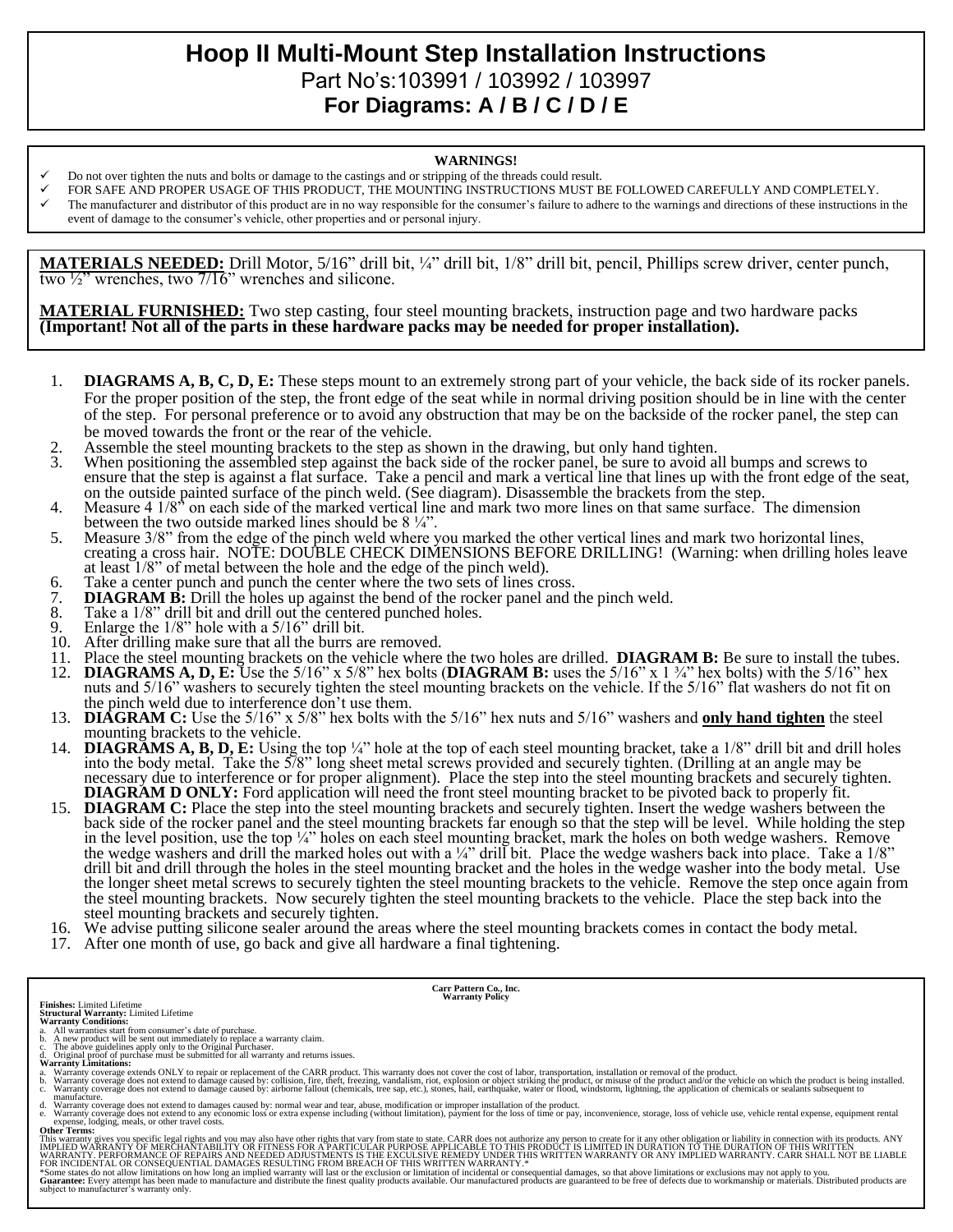## **Hoop II Multi-Mount Step Installation Instructions**  Part No's:103991 / 103992 / 103997 **For Diagrams: F / G**

**MATERIALS NEEDED:** Drill Motor, 5/16" drill bit, ¼" drill bit, 1/8" drill bit, pencil, Phillips screw driver, center punch, two ½" wrenches, two 7/16" wrenches and silicone.

**MATERIAL FURNISHED:** Two step casting, four steel mounting brackets, instruction page and two hardware packs **(Important! Not all of the parts in these hardware packs may be needed for proper installation).**

- 1. **DIAGRAM'S F, G:** These steps mount to an extremely strong part of your vehicle, the back side of its rocker panels. For the proper position of the step, the front edge of the seat while in normal driving position should be in line with the center of the step. For personal preference or to avoid any obstruction that may be on the backside of the rocker panel, the step can be moved towards the front or the rear of the vehicle. **Diagram G:** Be sure to avoid the holes covered with patch material where you will be drilling the top holes later. Also, avoid placing the edge of the steel mounting brackets in the grooved areas of the inner rocker panel.
- 2. Assemble the steel mounting brackets to the step as shown in the drawing, but only hand tighten.
- 3. When positioning the assembled step against the back side of the rocker panel, be sure to avoid all bumps and screws to ensure that the step is against a flat surface. Take a pencil and mark a vertical line that lines up with the front edge of the seat, on the outside painted surface of the pinch weld. (See diagram). Disassemble the brackets from the step.
- 4. Measure 4 1/8" on each side of the marked vertical line and mark two more lines on that same surface. The dimension between the two outside marked lines should be 8 ¼".
- 5. Measure 3/8" from the edge of the pinch weld where you marked the other vertical lines and mark two horizontal lines, creating a cross hair. NOTE: DOUBLE CHECK DIMENSIONS BEFORE DRILLING! (Warning: when drilling holes leave at least 1/8" of metal between the hole and the edge of the pinch weld).
- 6. Take a center punch and punch the center where the two sets of lines cross.
- 7. \*Take a 1/8" drill bit and drill out the centered punched holes. DIAGRAM G SEE DETAIL A: IMPORTANT NOTE A: You must drill the 1/8" hole up against the bend as close as possible. If not, the drill will wander and break through the bottom edge of the pinch weld.
- 8. Enlarge the 1/8" hole with a 5/16" drill bit.
- 9. After drilling, make sure that all the burrs are removed.
- 10. Remove the steel brackets from the step casting.
- 11. Place the steel brackets back on the vehicle where the two holes were drilled. **DIAGRAMS F & G:** Be sure to install the tubes.
- 12. **DIAGRAM G:** uses the 5/16" x 1 ¾" hex bolts, no washers under head of bolts. **DIAGRAM F:** uses the 5/16"  $x_1 \frac{3}{4}$  hex bolts using the washers under the head of the bolts) with the 5/16" hex nuts and 5/16" washers to securely tighten the brackets to the vehicle. **DIAGRAM F:** hand tighten the 5/16" hardware because you will need to move the top of each bracket back to insert the wedge washers in the next step.
- 13. Place the step back into the steel brackets with the 1/4" hardware provided and securely tighten, making sure that the proper hole selection has been made.
- 14. **DIAGRAMS G:** Using the 1/4" holes at the top of each steel mounting bracket, take a 1/8" drill bit and drill holes into the body metal. Drilling at an angle may be necessary due to interference or for proper alignment. Take the 1" sheet metal screws for diagram G and securely tighten. **DIAGRAM F:** Place the wedge washer at the top of each bracket. Push the wedge washers down far enough to level the step. Hold the wedge washers in place and take a pencil and mark the holes through the ¼" holes in the steel mounting bracket. Take the wedge washers out and drill out the marked holes with a <sup>1</sup>/<sub>4</sub>' drill. Re-install the wedge washers and use the 1" sheet metal screw to securely tighten the bracket and wedge washer against the vehicles body metal.
- 15. We advise putting silicone sealer around the areas where the zinc plated mounting brackets comes in contact with the body metal.
- 16. After one month of use, go back and give all hardware a final tightening.